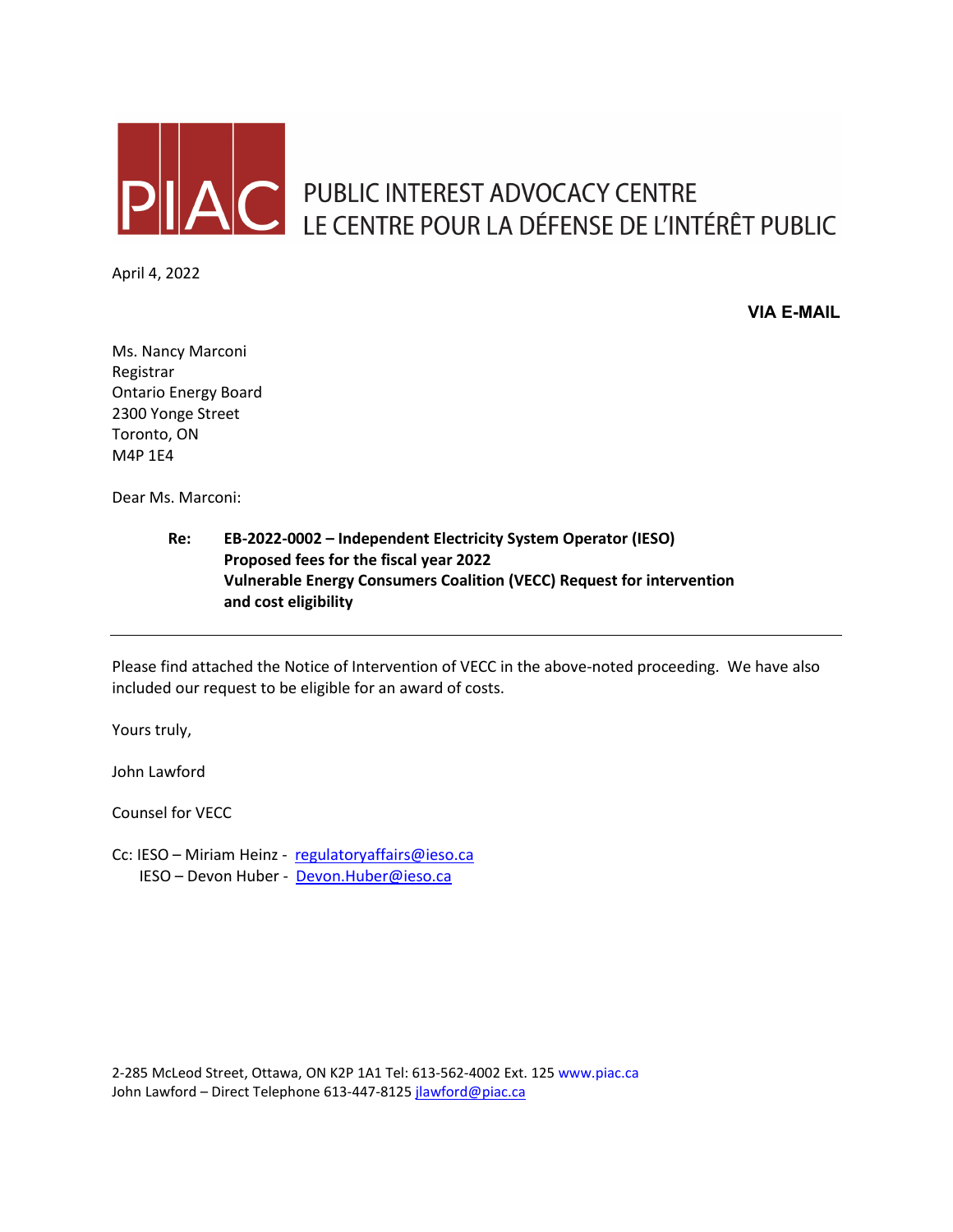#### **ONTARIO ENERGY BOARD**

# **IESO 2022 FEES NOTICE OF INTERVENTION OF THE VULNERABLE ENERGY CONSUMERS COALITION**

To: Ms. Nancy Marconi, OEB Registrar

#### And to: **Mr. Devon Huber Director, Regulatory, IESO**

#### **IDENTITY OF THE INTERVENOR AND ITS MEMBERSHIP**

- 1. The Vulnerable Energy Consumers Coalition (VECC) hereby expresses its intention to intervene and participate in the above-mentioned proceeding. VECC consists of the following organizations:
	- (a) The Federation of Metro Tenants Association (FTMA)
	- (b) The Ontario Coalition of Senior Citizens' Organizations (OCSCO)
- 2. The Federation of the Metro Tenants Association (the "FTMA") is a non-profit corporation composed of over ninety-two affiliated tenants associations, individual tenants, housing organizations, and members of non-profit housing co-oops. In addition to encouraging the organization of tenants and the promotion of decent and affordable housing, the Federation provides general information, advice, and assistance to tenants. The address is:

500-27 Carlton Street Toronto, ON M5B 1L2

3. The Ontario Coalition of Senior Citizens' Organizations ("OCSCO") is a coalition of over 160 senior groups as well as individual members across Ontario. OCSCO represents the concerns of over 500,000 senior citizens through its group and individual members. OCSCO's mission is to improve the quality of life for Ontario's seniors. OCSCO's address is:

> 333 Wilson Avenue, Suite 406 Toronto, ON M3H 1T2

4. The coalition of the FMTA and OCSCO under the name VECC has the specific mandate of intervening in proceedings to advocate on behalf of the interests of Ontario's vulnerable consumers with respect to energy issues, primarily through intervention in regulatory proceedings at the Ontario Energy Board.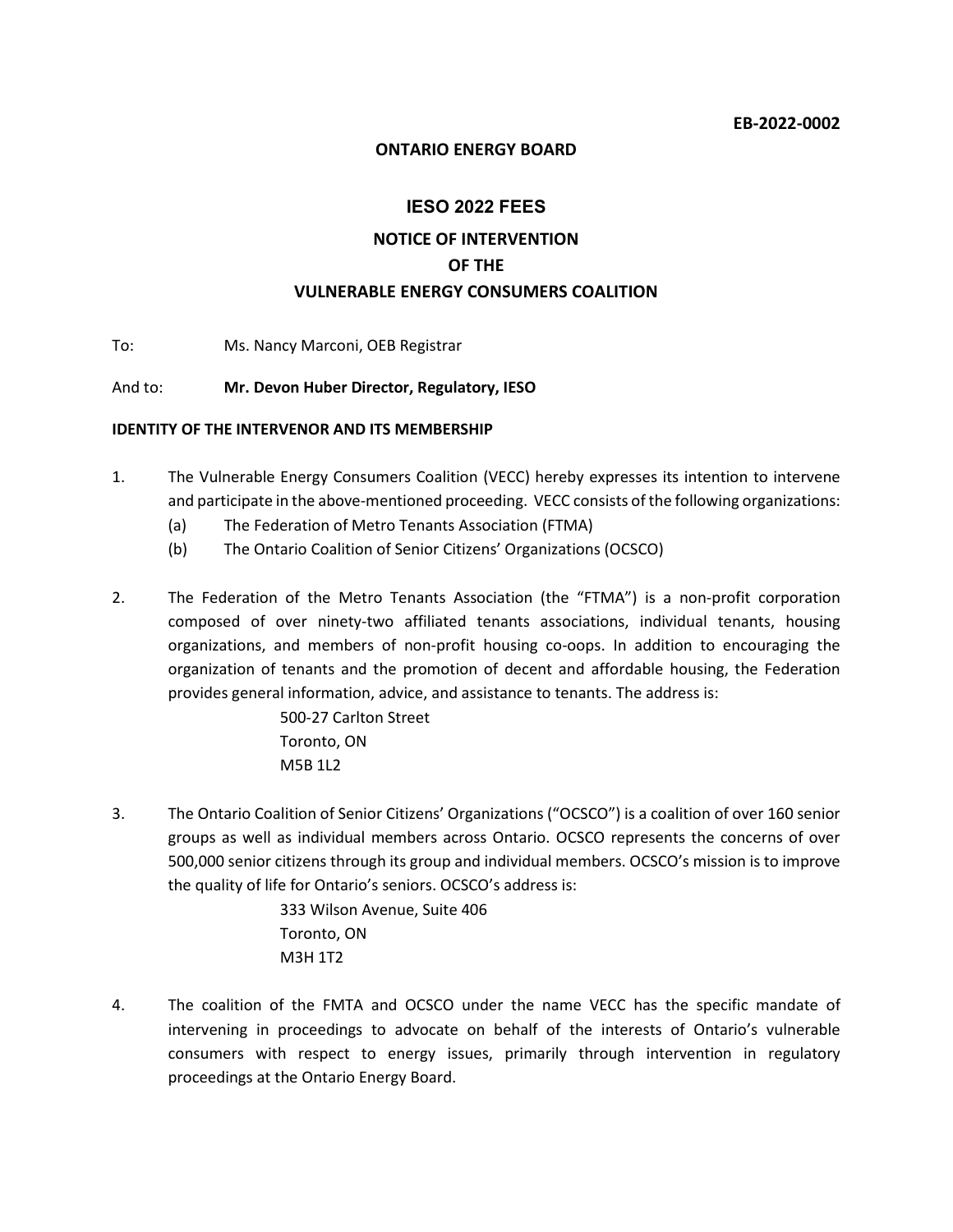- 5. Although the organization is not itself a member of VECC, the Public Interest Advocacy Centre (PIAC) in Ottawa assists in the representation of the interests of vulnerable consumers by ensuring the availability of competent representation and consultant support to the VECC participation.
- 6. VECC is a frequent intervenor in Board proceedings. Our annual information filing can be found on the Board's website at: [https://www.oeb.ca/stakeholder-engagement/intervenor](https://www.oeb.ca/stakeholder-engagement/intervenor-information/annual-filings-frequent-intervenors)[information/annual-filings-frequent-intervenors](https://www.oeb.ca/stakeholder-engagement/intervenor-information/annual-filings-frequent-intervenors)

## **INDIVIDUALS AUTHORIZED TO REPRESENT VECC IN THIS PROCEEDING**

7. The name & address of the agent authorized to receive documents on behalf of VECC is:

John Lawford Counsel, Regulatory and Public Policy Public Interest Advocacy Centre (PIAC) 2-285 McLeod Street Ottawa, ON K2P 1A1 613- 562-4002 ext. 125 [jlawford@piac.ca](mailto:jlawford@piac.ca) PIAC Office: 613-562-4002 (Donna Brady) Ext. 121

8. VECC requeststhat all correspondence and documentation also be electronically copied to VECC's consultants:

> Mark Garner (project manager) 647 Broadway Ave. Toronto, Ontario M4G 2S8 647-408-4501 (office) [markgarner@rogers.com](mailto:markgarner@rogers.com)

9. To mitigate costs VECC requests only electronic copies of the materials. VECC may ask for paper copies of some or all of the materials if this becomes necessary. VECC requests electronic copies of the application and any additional supporting materials are sent to its representatives at their respective e-mail addresses.

## **GROUNDS FOR THE INTERVENTION**

10. VECC has been active in protecting the interest of low-income consumers for over 16 years. We have appeared to the Board in numerous applications by natural gas and electricity distributors, electricity transmitters and power producers. As such we have developed a wide experience and information about the issues affecting residential electricity consumers. VECC has also been